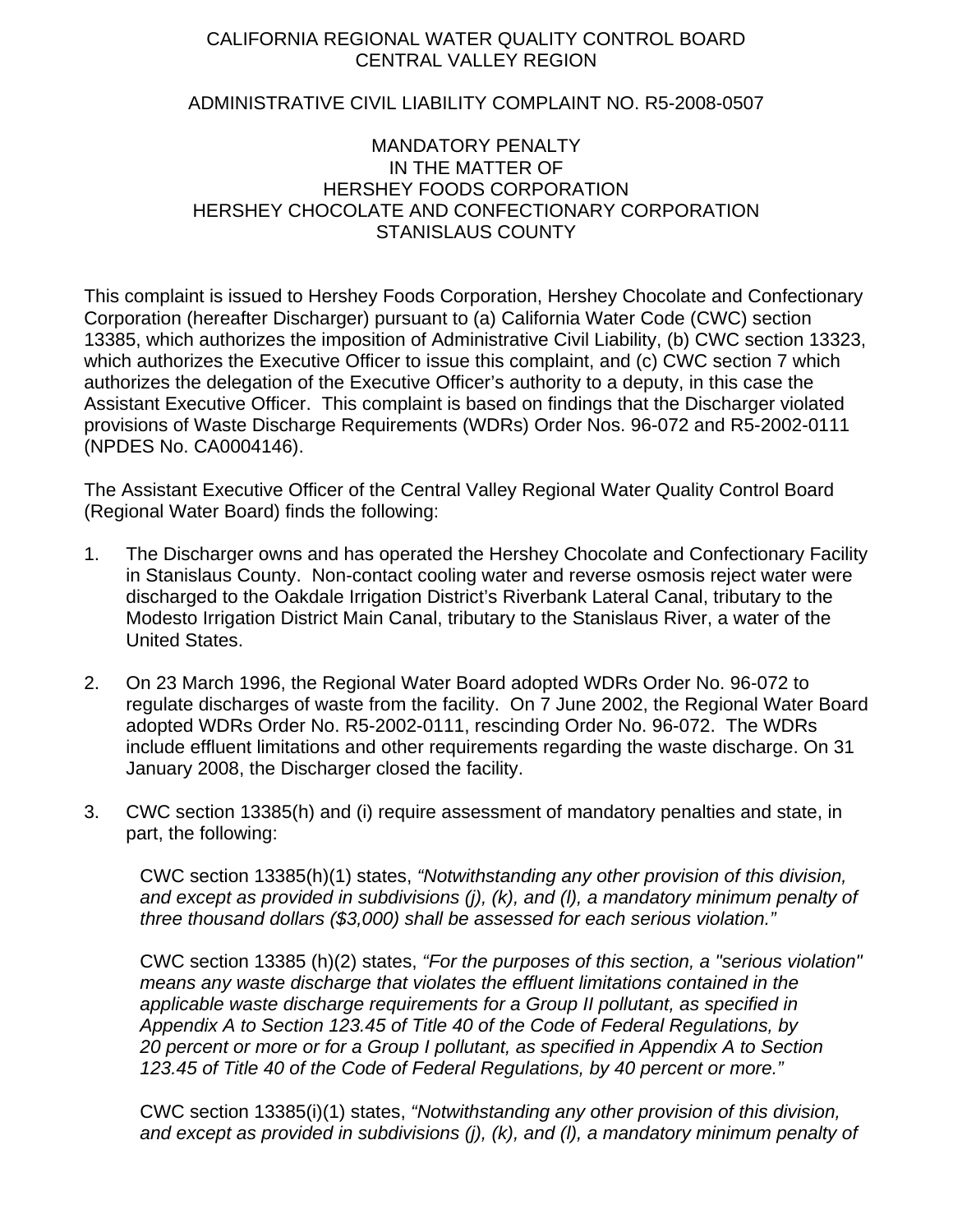*three thousand dollars (\$3,000) shall be assessed for each violation whenever the person does any of the following four or more times in any period of six consecutive months, except that the requirement to assess the mandatory minimum penalty shall not be applicable to the first three violations:*

- *(A) Violates a waste discharge requirement effluent limitation.*
- *(B) Fails to file a report pursuant to Section 13260.*
- *(C) Files an incomplete report pursuant to Section 13260.*
- *(D) Violates a toxicity effluent limitation contained in the applicable waste discharge requirements where the waste discharge requirements do not contain pollutantspecific effluent limitations for toxic pollutants."*
- 4. CWC section 13323 states, in part:

*"Any executive officer of a regional board may issue a complaint to any person on whom administrative civil liability may be imposed pursuant to this article. The complaint shall*  allege *the act or failure to act that constitutes a violation of law, the provision authorizing civil liability to be imposed pursuant to this article, and the proposed civil liability."*

5. WDRs Order No. 96-072 Effluent Limitations No. B.1. includes, in part, the following effluent limitations:

| Constituent      | Unit | 30-Day<br>Average | Daily<br>Maximum |
|------------------|------|-------------------|------------------|
|                  |      |                   |                  |
| BOD <sup>1</sup> | mg/L | b                 | 10               |
| COD <sup>2</sup> | mg/L | 10                | 15               |
| Oil and Grease   | mg/L | 10                | 15               |

1 5-day, 20°C biochemical oxygen demand (BOD)

<sup>2</sup> Chemical Oxygen Demand

6. WDRs Order No. R5-2002-0111 Effluent Limitations No. B.1. includes, in part, the following effluent limitations:

|                  |             | $30 - Day$ | Daily    |
|------------------|-------------|------------|----------|
| Constituent      | <u>Unit</u> | Average    | Maximum  |
| BOD <sup>1</sup> | mg/L        | $5^2$      | $10^{2}$ |
| COD <sup>4</sup> | mg/L        | $10^2$     | $15^2$   |

1 5-day, 20°C biochemical oxygen demand (BOD)

To be ascertained by a 24-hour composite

4 Chemical Oxygen Demand

7. According to the Discharger's self-monitoring reports, the Discharger committed thirteen (13) serious violations of the effluent limitations contained in Order Nos. 96-072 and R5-2002-0111 during the period beginning 1 January 2000 and ending 31 January 2008. The violations are defined as serious because measured constituents exceeded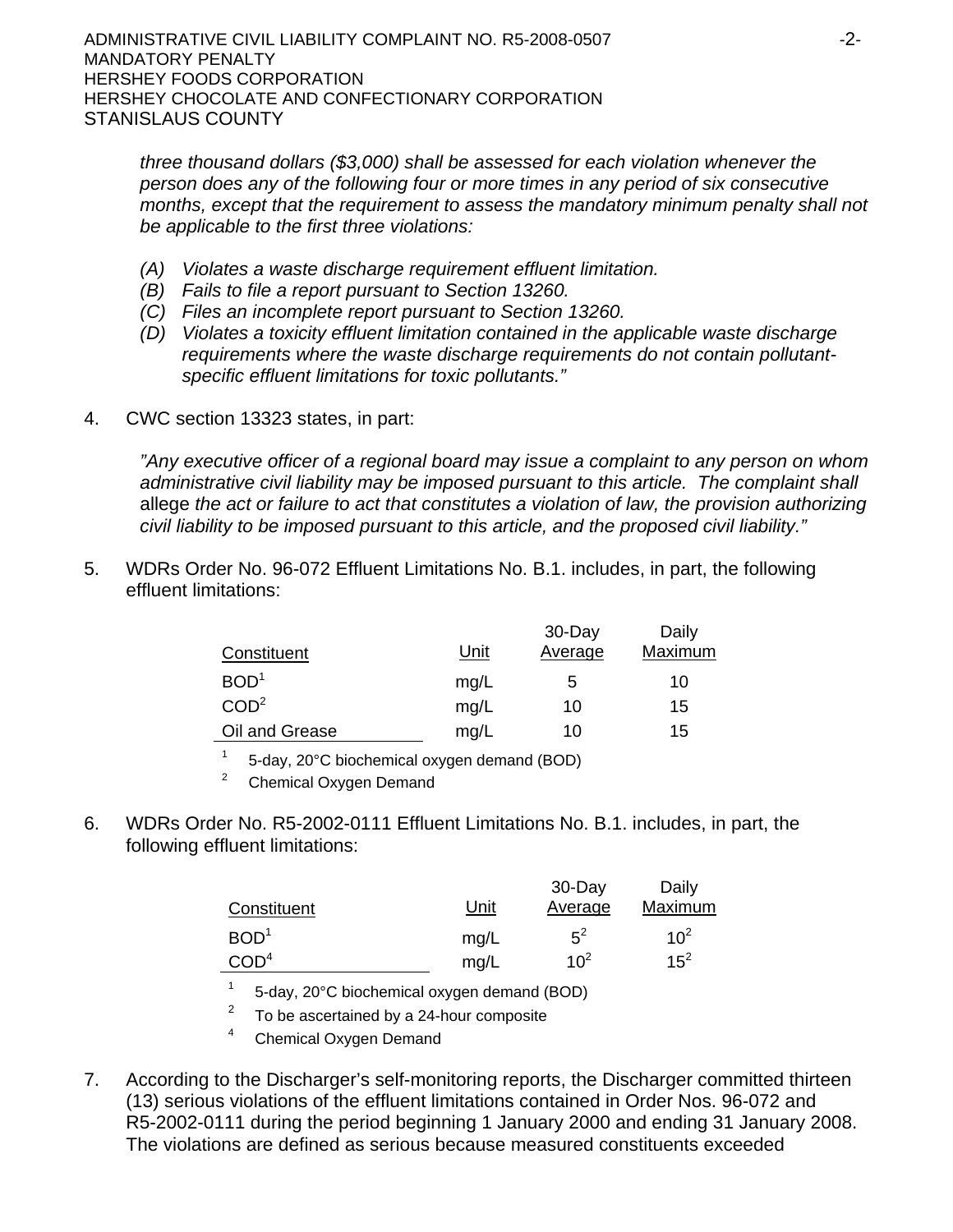maximum prescribed levels by more than 40 percent on these occasions. The mandatory minimum penalty for these serious violations is **thirty-nine thousand dollars (\$39,000)**. A detailed list of the cited effluent violations is included in Attachment A, which is made a part of this Order.

8. Issuance of this Administrative Civil Liability Complaint to enforce CWC Division 7, Chapter 5.5 is exempt from the provisions of the California Environmental Quality Act (Pub. Resources Code § 21000 et seq.), in accordance with California Code of Regulations, title 14, section 15321(a)(2).

# **HERSHEY FOODS CORPORATION, HERSHEY CHOCOLATE AND CONFECTIONARY CORPORATION IS HEREBY GIVEN NOTICE THAT:**

- 1. The Assistant Executive Officer of the Regional Water Board proposes that the Discharger be assessed an Administrative Civil Liability in the amount of **thirty-nine thousand dollars (\$39,000)**.
- 2. A hearing on this matter will be held at the Regional Water Board meeting scheduled on **24/25 April 2008**, unless the Discharger agrees to complete the following by **26 March 2008**:
	- a) Waive the hearing by completing the attached form and returning it to the Regional Water Board; and
	- b) Pay the proposed civil liability of **thirty-nine thousand dollars (\$39,000)** in full.
- 3. If a hearing on this matter is held, the Regional Water Board will consider whether to affirm, reject, or modify the proposed Administrative Civil Liability, or whether to refer the matter to the Attorney General for recovery of judicial civil liability.

JACK DEL CONTE, Assistant Executive Officer

25 February 2008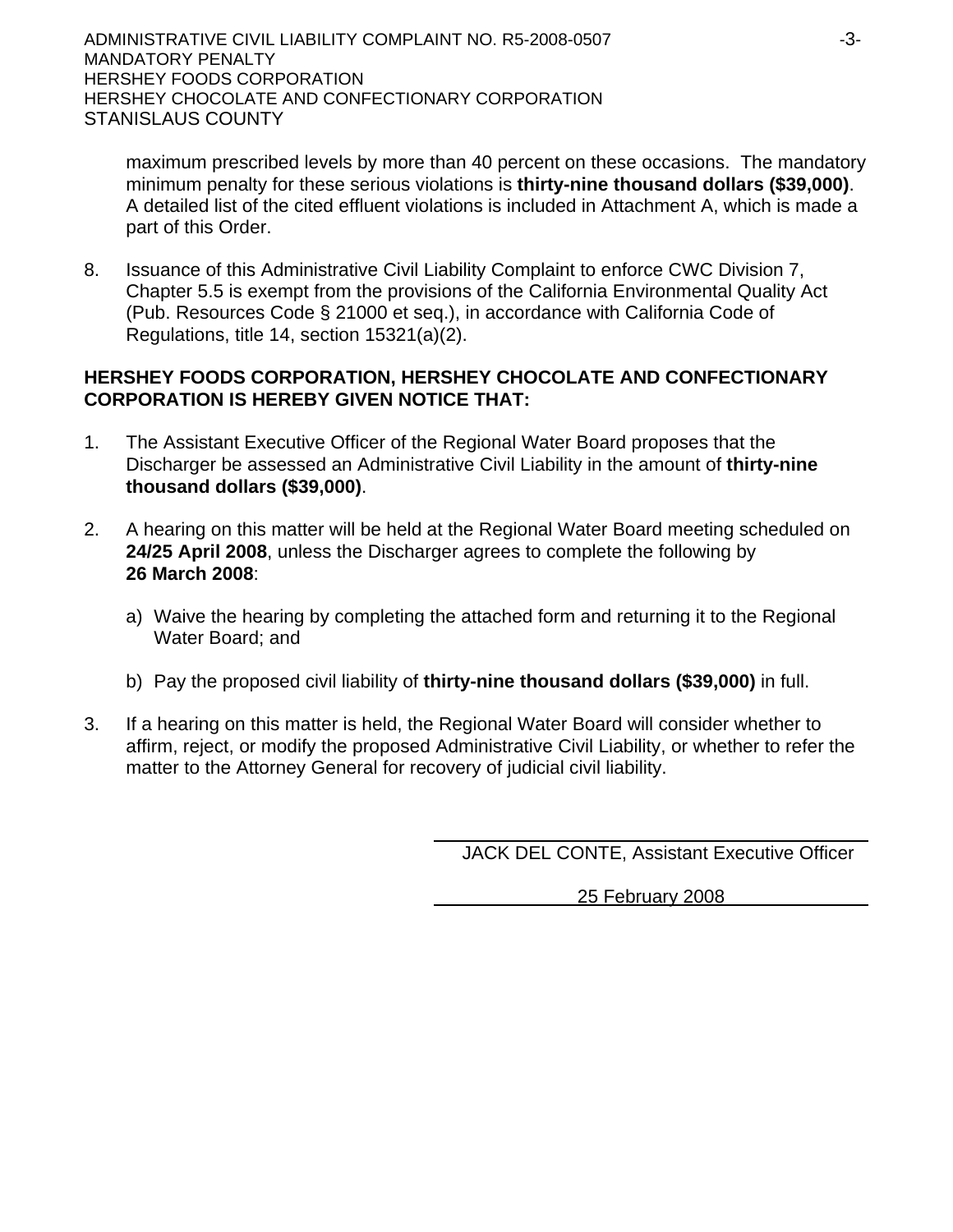# **WAIVER OF HEARING FOR ADMINISTRATIVE CIVIL LIABILITY COMPLAINT**

By signing this waiver, I affirm and acknowledge the following:

- 1. I am duly authorized to represent Hershey Chocolate Corporation, Hershey Chocolate and Confectionary Corporation (hereinafter "Discharger") in connection with Administrative Civil Liability Complaint No. R5-2008-0507 (hereinafter the "Complaint");
- 2. I am informed of the right provided by California Water Code section 13323, subdivision (b), to a hearing within ninety (90) days of issuance of the Complaint;
- 3. I hereby waive the Discharger's right to a hearing before the California Regional Water Quality Control Board, Central Valley Region, within ninety (90) days of the date of issuance of the Complaint; and
- 4. I certify that the Discharger will remit payment for the civil liability imposed in the amount of **thirty-nine thousand dollars (\$39,000)** by check, which contains a reference to "ACL Complaint No. R5-2008-0507" and is made payable to the "*State Water Pollution Cleanup and Abatement Account*."
- 5. I understand the payment of the above amount constitutes a settlement of the Complaint, and that any settlement will not become final until after the 30-day public notice and comment period mandated by Federal regulations (40 CFR 123.27) expires. Should the Regional Board receive new information during this comment period, the Regional Board may withdraw the complaint, return payment, and issue a new complaint.
- 6. I understand that payment of the above amount is not a substitute for compliance with applicable laws and that continuing violations of the type alleged in the Complaint may subject the Discharger to further enforcement, including additional civil liability.

(Print Name and Title)

(Signature)

(Date)